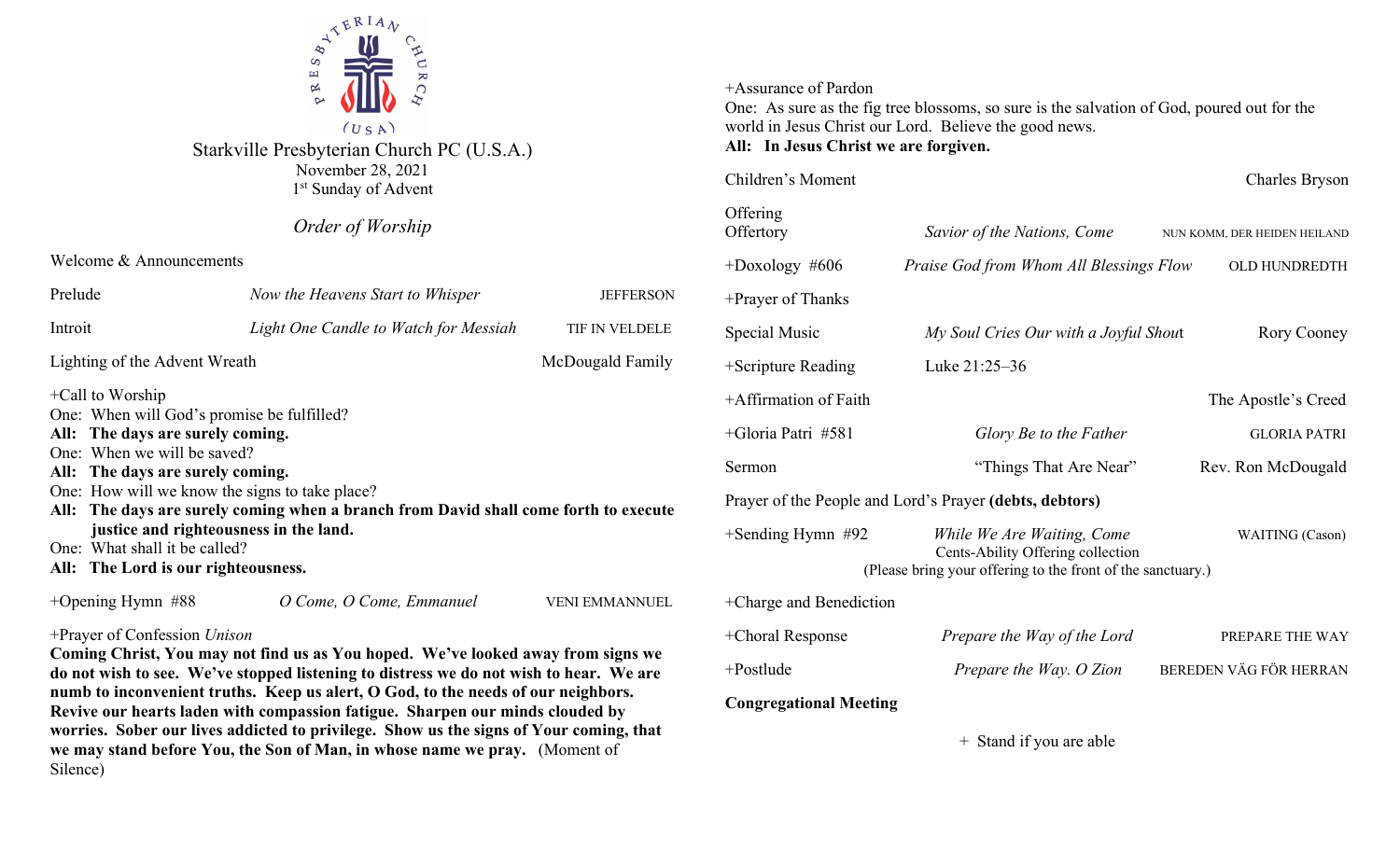**FROM THE SESSION**. **The Session voted to continue Sunday worship, with the wearing of masks as a personal choice. Resumption of meals will be delayed until January. Coffee will be available in the Fellowship Hall.** The Session will review this action at their next stated meeting on December  $2<sup>nd</sup>$ . If you have questions or feedback, please contact any member of the Session.

**PRAYER LIST.** Please keep the following in your prayers.

Peggy Raines (cancer) Thomas Richardson (cancer) Bryan Vance (lung cancer)

Michael and Tonya Adkins Cheryl Askew (surgery & stroke) Afghanistan Refugees Jimmy Joe Buckley (Heart Rehab) Roger Dishroom (heart cath) David & Margaret Earnest (pain care) Myrna Jorgensen (cancer) Mike McLaughlin (test results)

If you would like to add a request or remove one from the list, please contact Nancy Bryson (324-6320 or nancybryson68@gmail.com) or Rev. Ron McDougald (601-942-8040 or chaplain.mcdougald@gmail.com)

(Printed Advent Picture of Bible and 1 candle)

# *HOPE*

HIS NAME SHALL BE CALLED …

PRINCE OF PEACE

Isaiah 9:6

#### **Session**

Rev. Ron McDougald, *Moderator*, chaplin.mcdougald@gmail.com<br>Charles Bryson, dr.sedge@gmail.com Robert Green, *Clerk*, robert (4) Robert Green, *Clerk*, robert@robertgreen.org<br>Pat Colwick, pcolwick@yahoo.com Susan Kuykendall, susankuyk@yahoo.com Sara Green, sgreen@netdoor.com

Interim Minister: Rev. Ron McDougald, chaplain.mcdougald@gmail.com Communication Coordinator: Nancy Bryson, nancybryson68@gmail.com Music Director: Linda Karen Smith Recording Secretary: Susan Kuykendall, susankuyk@yahoo.com Treasurer: Pat Colwick, pcolwick@yahoo.com, 1006 S. Montgomery St., Starkville, MS 39759

Mailing Address: c/o Robert Green, 1000 Yorkshire Road, Starkville, MS 39759